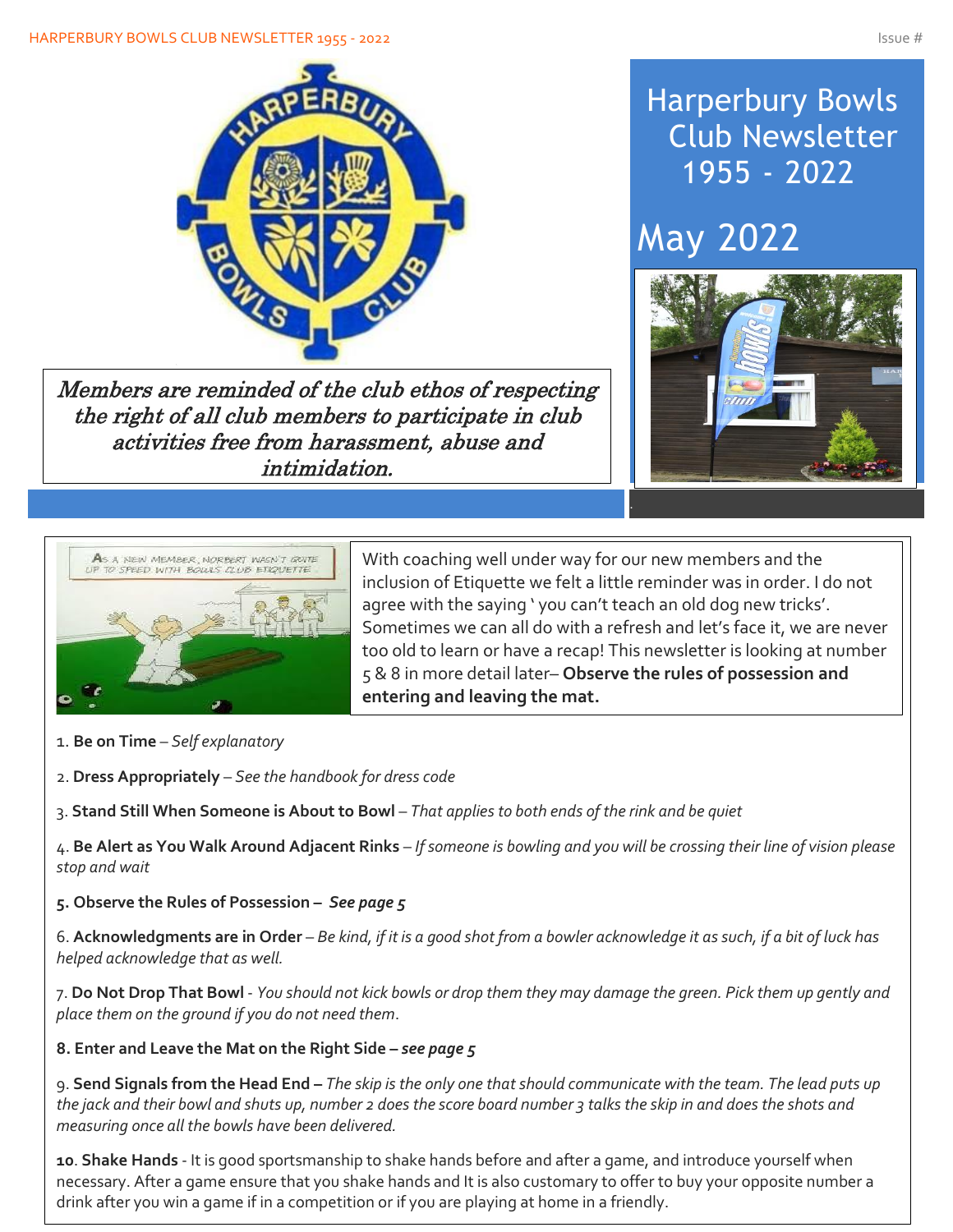## Up and coming games:-

There are sheets up for :-

Í

 $\overline{\phantom{a}}$ 

I

I

I

I

I

I

I

I

.

**Weds 25th May** – Away to Radlett 5 mixed triples so 15 players required.

**Fri 27th May** – Home to Welwyn & District 3 triples so 12 players required

The Ron Grey Trophy at home on **SAT 28th May**. A meal is provided after the game so it is £3 match fees. This trophy game is played on a home and away fixture carrying the score over. We won this trophy last season for the first time since 2015 so we would love to retain it.

**Sunday 29th May** we welcome Watford & District to Harperbury as we host their 2 woods day. It was also an away game at Datchworth but this has been cancelled as they have a village event going on.

**Weds 8th June** we welcome North Mymms to Harperbury with 5 triples.

We are then hosting two London Welsh games at the club on **Thurs 9th June and Saturday 11th June.** I will be catering on the 9<sup>th</sup> with a team and Sheila on the 11<sup>th</sup> with a team.

The Committee run fun night is **TUES 31st MAY** starting at 5pm followed by pie and chips (£5) or large sausage in batter (£4) and chips at 7.30pm and music on the patio. The sheet is up if you wish to come along. It will be 12 ends of fun bowls in teams. Perfect for new bowlers to come and join in.

The singles interclub competition draw is up in the club and the play by dates are on the sheets. If your name is on the top you are the challenger and ideally offer your opponent at least 3 dates to play the match.

All of the pairs and the 2 woods competitions are on **PLAY ON DATES** .

| Holgate Fixed Jack Friday 10th June |                                                                                                     | Semi Finals Friday 17th June         |  |  |
|-------------------------------------|-----------------------------------------------------------------------------------------------------|--------------------------------------|--|--|
| <b>Club Pairs</b>                   | Saturday 9 <sup>th</sup> July                                                                       | Semi Finals Weds 3 <sup>rd</sup> Aug |  |  |
| 2 woods day                         | Saturday 30 <sup>th</sup> July                                                                      | Semi Finals Weds 3 <sup>rd</sup> Aug |  |  |
| <b>Mixed Pairs</b>                  | Saturday 20 <sup>th</sup> August Quarter Finals Weds 24th Aug Semi Finals Weds 31 <sup>st</sup> Aug |                                      |  |  |



As I am sure you all know by now that Malcolm passed peacefully away at home recently with his family around him.

We will all miss him being around the club and his cheeky sense of humor.

Malcolm's funeral will be on MONDAY 23<sup>rd</sup> May at 2pm at Watford Crem and after at the Caledon Club in London Colney.

Looking at this picture it is hard to believe he is no longer with us. Our love and thoughts are with Judy and her family.

RIP Malcom West we will miss your company both at the club, on the golf course and at our card nights.

> *If tears could build a stairway And heartache make a lane We'd walk the path to heaven To bring you back again.*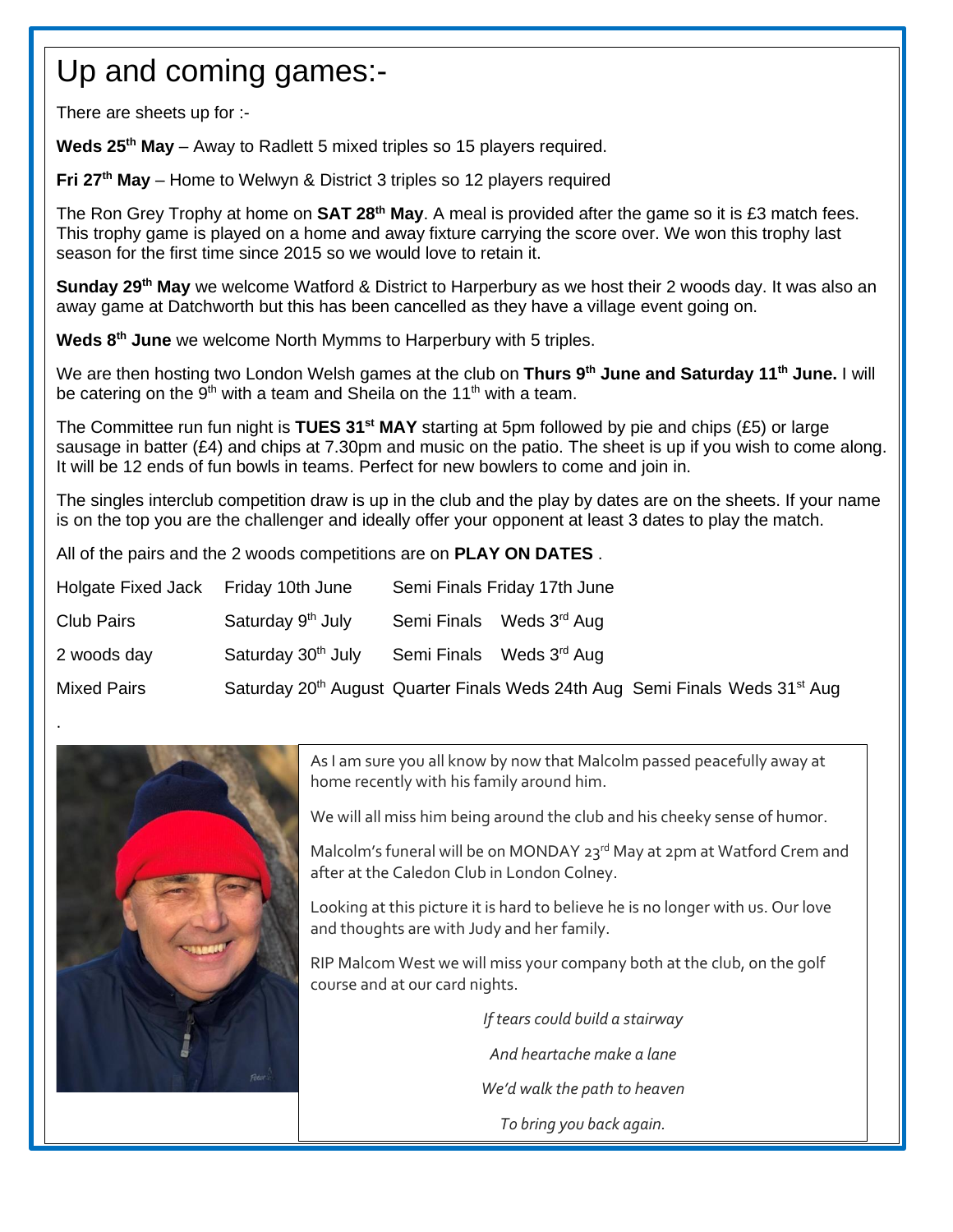## **Committee News**

#### **Weekend games refreshments.**

There has been a bit of confusion on my part re the refreshments at our home weekend games. On checking back as to what the committee agreed and the costings for the year it was proposed that it be tea and cake and biscuits not a cream tea. The cream teas are for our internal games like the one we had at Captain V President this year. Weekday games remain the same, that being tea and biscuits. Sorry for any confusion caused.

The tea and coffee, milk and sugar will be provided by the club but we ask that members doing the teas provide the biscuits and or cakes depending on which game you are catering for. If you give your receipt to the captain of the day they will reimburse you.

There is a list up at the club asking for help with catering on the men's league eve games. If anyone feels they can do an extra catering date then please put your name down on the sheet. It will either be a ploughmans, crisps and cake or rolls, crisps and cake.

#### **Club wellbeing**

Please take 5 minutes to check the club before you leave if you are the last one out. It is every member's responsibility. Recently the hot tap in the ladie's bathroom was left running and the steps have been left on the green. The steps need to be lifted off to protect the grass.



Before you leave the club can you make sure:-

- The sheds are locked
- The windows are closed
- The curtains are shut
- The steps are off the green
- The alarm is set
- The door closed
- The gate lock set

#### **Martin Daly Gala**

The Martin Daly Triples Gala is on the 13<sup>th</sup> August this year. This is our gala day welcoming teams from other clubs and hopefully making some funds for the club.

The information has gone out to the clubs and we plan to open the entry up to any Harperbury teams that might like to enter from  $7<sup>th</sup>$  July. The idea is that we get as many outside teams as we can on a first come first served basis. We have space for 24 teams – 6 rinks in the first session 6 rinks in the second.

#### **ICE forms**

Information In case of Emergency (ICE) form is attached. We advise that every member has one of these filled in forms either on them or in their bowls bag when they are up the club. We do not keep information about health issues, next of kin or medication on members so if there is ever an emergency and medical treatment is required the health professionals will need this information to give appropriate treatment. If the form is put into an envelope with ICE on it where it can be easily found in case of an emergency that would be ideal. Can you also put a name on your bowls bag so we know which bag is yours should we need to get your form out in an emergency.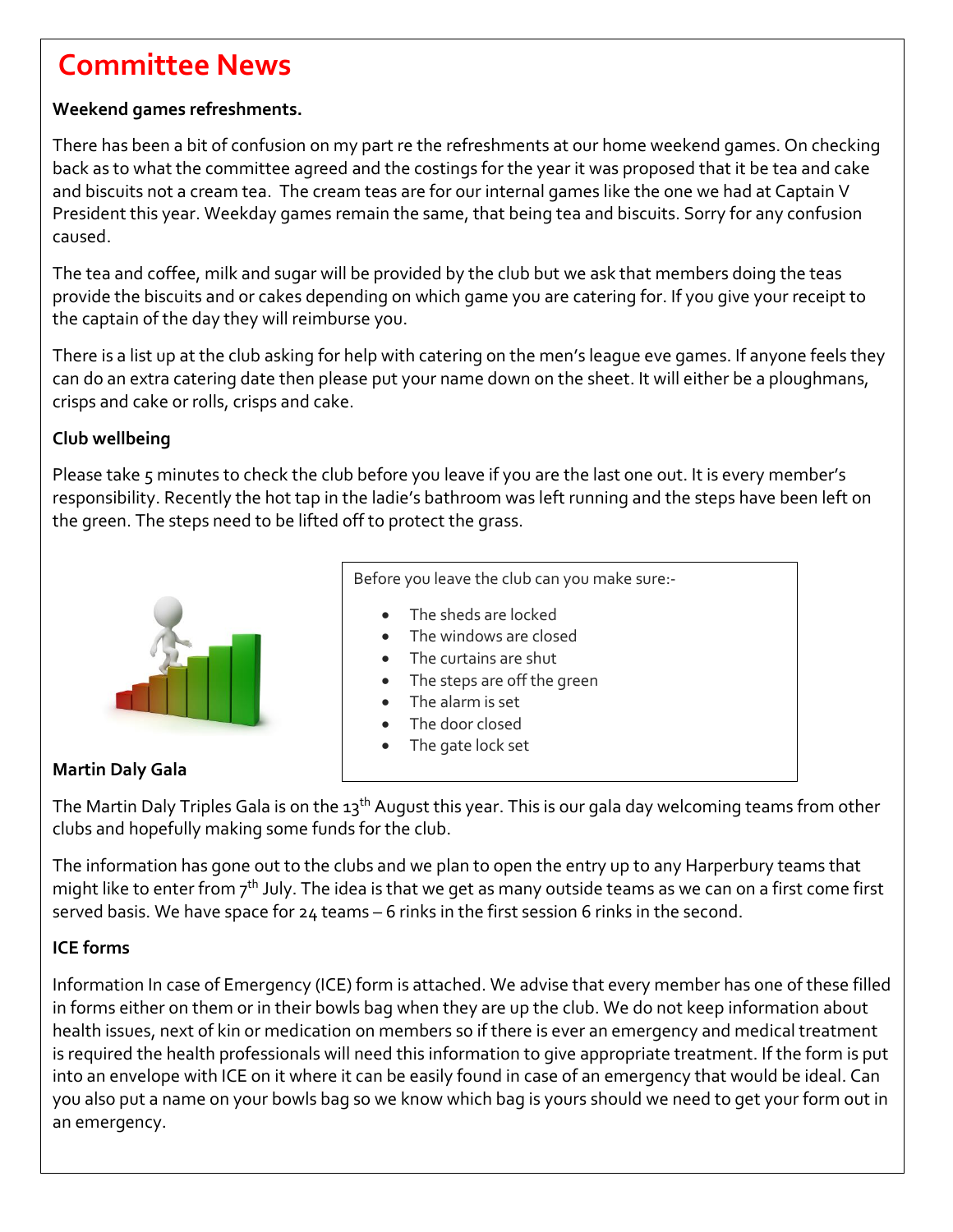### Captains Report.



Thank you to everyone whose has put their name down so far for the friendly games.

We had a team of 4 triples trundle over to North Mymms for our first friendly. **The top rink was Sheila, Tony and Skip John G**. We lost 87 – 50 but a lovely afternoon was had by all.

We then took a jolly over to Ruislip to play Ladygate with 12 players. They are a vibrant club with many experienced bowlers of County standard. It was a great afternoon as they are very friendly, chatty and most welcoming. We lost 61 -70 which was a great result with lots of banter on the rinks and encouragement. Our **top rink was Jean E, Robert C and Skip Sue A**.

We now have a top rink league with a lovely prize at the end of the season. We would love to put a picture of our top rink peeps on our Harperbury Bowls club FB page and website after each game so will be taking a picture at each game. If you are the top rink and DO NOT want your picture on the website or FB page please say and we will leave you out of the picture. Have you found our website yet? Keith W does a marvellous job sorting it out and updating it. Have a look [www.harperburybowls.org](http://www.harperburybowls.org/)



The Nethercott trophy saw us at North Mymms with 4 rinks.

We played 2 rinks against Potters Bar and 2 against North Mymms and although we were holding our own for a while we actually lost on all 4 rinks. Despite the rain it was a good afternoon with a lovely fish and chip supper.

Our Top Rink, only losing by 7 shots, was Shirley I, Robert C, Gillian C and Dave L. Well done

We are hoping some of our new bowlers will be joining us soon on the green.

Remember back when you first started and your first game! I can remember not knowing where to stand, who did what or what was expected of me. I just remember standing behind the other bowlers watching them put their bowls up trying to get which was the swinging hand and which was the straight hand before I bowled my bowls. Then someone took me under their wing for the game and explained what was what.

I will be putting our new bowlers with 'buddies' when they are ready so if that is you please DO NOT coach on the green just encouage and guide please as to where they stand, who does what etc. As we are playing mostly triples the new bowlers will be number 2 but will not be guiding the skip in, answering questions about where bowls are or measuring at this point so the lead will take that role please.

We look forward to seeing our new bowlers up the club at some of the home games, joining us for a cuppa and watching the game to see what goes on before they join us on the green.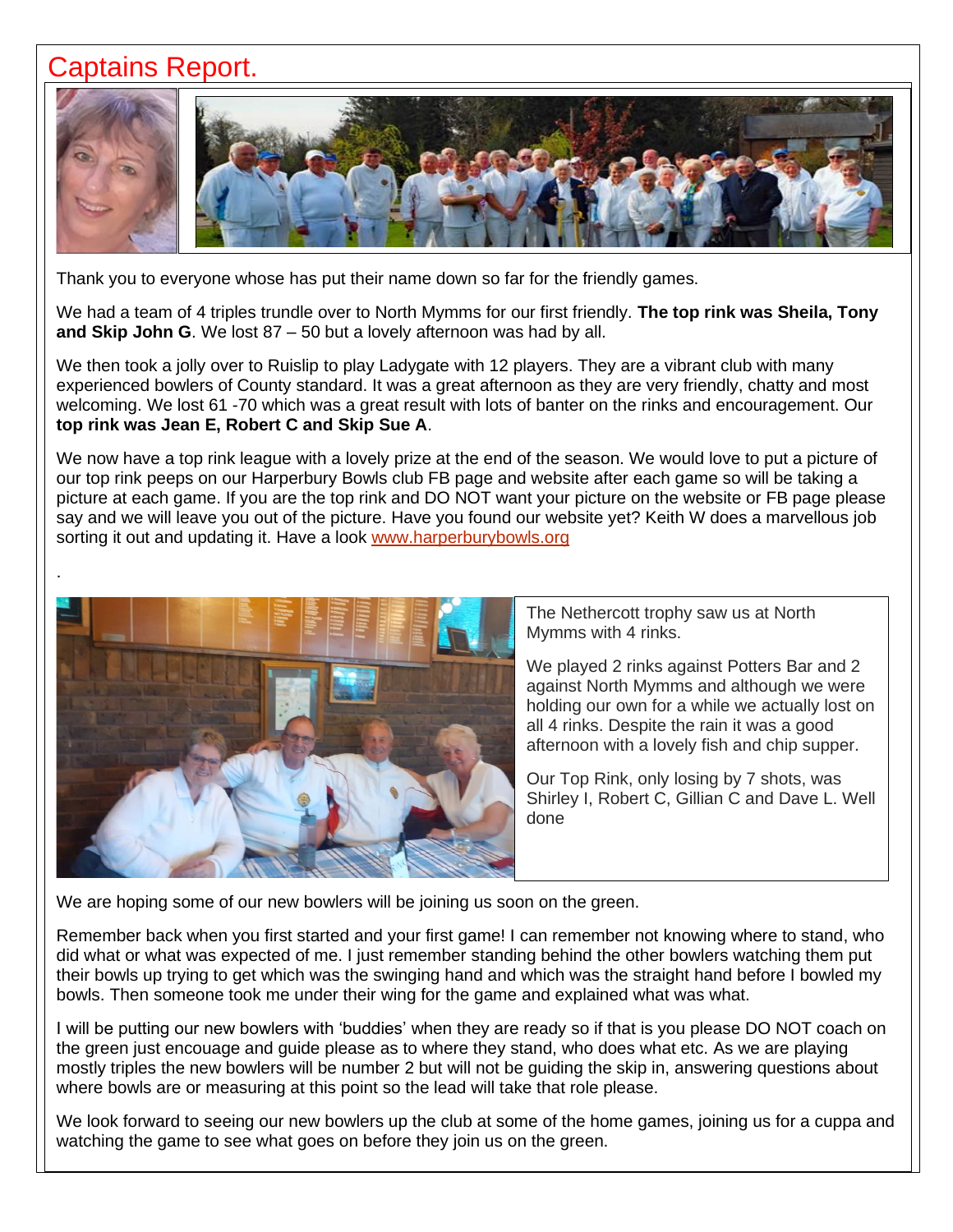## **Top Rink Table After 3 Games**

| Robert Connor         | $\overline{2}$ |
|-----------------------|----------------|
| Sue Allen             | $\mathbf{1}$   |
| <b>Gillian Carvin</b> | $\mathbf{1}$   |
| Shirley I'Anson       | $\mathbf{1}$   |
| Dave Leggat           | $\mathbf{1}$   |
| John Gilson           | $\mathbf{1}$   |
| Jean Eaton            | $\mathbf{1}$   |
| Tony Plummer          | $\mathbf{1}$   |
| Sheila Roberts        | $\mathbf{1}$   |
|                       |                |

#### **Etiquette on the Bowls Green**

Whilst I appreciate that to encourage new, dare I say younger, members into the sport of bowls some things need to be a bit more relaxed, clothing etc being an example. I do however feel we still need Etiquette on and off the green so we all know where we are and what is expected of us especially on the green.

The whole list from Jack High Bowls .com on the opening page are important points and we will be taking a few at a time in the Newsletters this season. I have chosen these two as we have SO many members that DO NOT understand them. To be honest I had forgotten them.

#### 5. **Observe the Rules of Possession (Jackhighbowls.com)**

According to the rules, after you have delivered a bowl, you have two choices. If you want to track your bowl, you must be at the head when it stops. So you can follow your bowl up the green but you must arrive at the head before the bowl comes to stop. We do not have members that do this but we play against a few that do.

If you choose to stay at the mat that is also fine. It is good practice to actually stay on the mat until your bowl stops, do not walk away even if it is a bad shot, watch the bowl.

The rules also state that the rink shall belong to the team whose bowl is being played. This means that once you stand on the mat the skip can move closer to the head and take charge of the head and communicate with you as to where they would like your bowl to end up. After you bowl If you have stepped off the mat, technically the skip loses control of the head and will have to wait until you stand on the mat again to communicate with you. While playing, players in possession of the rink shall not be disturbed or interfered with. This means all other players should be silent. If you have business to conduct at the clubhouse, wait till after the game and start a conversation over drinks.

#### **8. Enter and Leave the Mat on the Right Side**

The rules are simple. Once it is your time to bowl, come into the mat from the left side and once you are done bowling, step off from the right side of the mat. It is customary to observe this rule to avoid bumping into other players as you exit the mat.